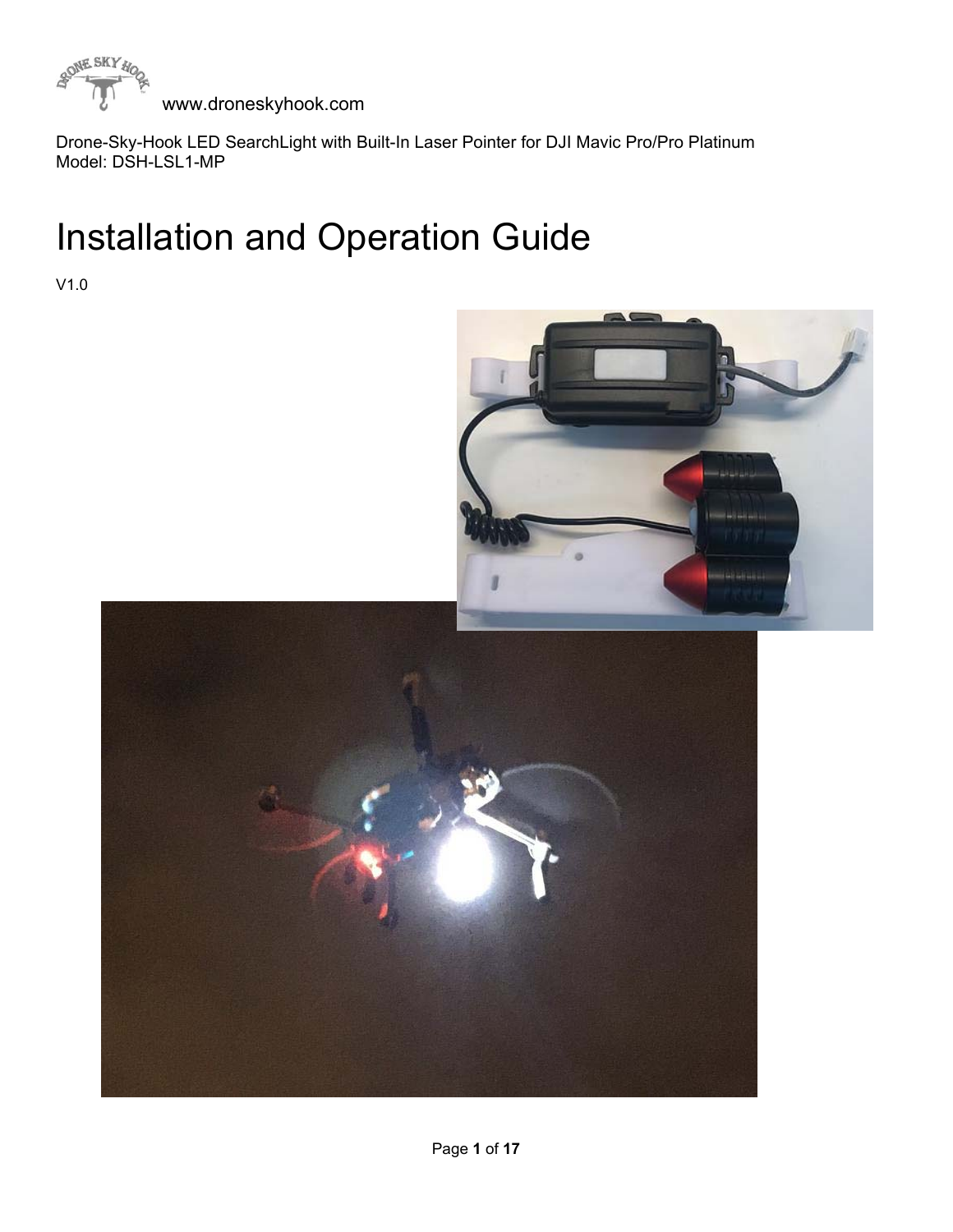

# Table of Contents

| <b>Overview</b> |                                                                                                                                 | 3  |  |
|-----------------|---------------------------------------------------------------------------------------------------------------------------------|----|--|
|                 | Overview of the LED SearchLight with Built-In Laser Pointer for DJI Mavic Pro and Mavic Pro Platinum                            | 3  |  |
|                 | Applications                                                                                                                    | 4  |  |
|                 | Applications for the LED SearchLight with Built-In Laser Pointer for DJI Mavic Pro and Mavic<br>Pro Platinum                    | 4  |  |
|                 | Installation                                                                                                                    |    |  |
|                 | Installation of Drone-Sky-Hook LED SearchLight with Built-In Laser Pointer for DJI Mavic Pro and<br>Mavic Pro Platinum          | 5  |  |
|                 | <b>Operation</b>                                                                                                                |    |  |
|                 | Battery Charging of the Drone-Sky-Hook LED SearchLight with Built-In Laser Pointer for DJI<br>Mavic Pro and Mavic Pro Platinum  | 13 |  |
|                 | Charging the Search Light batteries during storage                                                                              | 13 |  |
|                 | Operation of the LED SearchLight with Built-In Laser Pointer for DJI Mavic Pro and Mavic Pro Platinum                           | 14 |  |
|                 | Drone-Sky-Hook Release & Drop Device (PLUS models only) – Control Modes of the AUX Channel to<br>Turn the SearchLight On or Off | 17 |  |

**Note:** 

**Additional information can be found in the Frequently Asked Questions page at the following link: https://www.droneskyhook.com/frequently-asked-questions**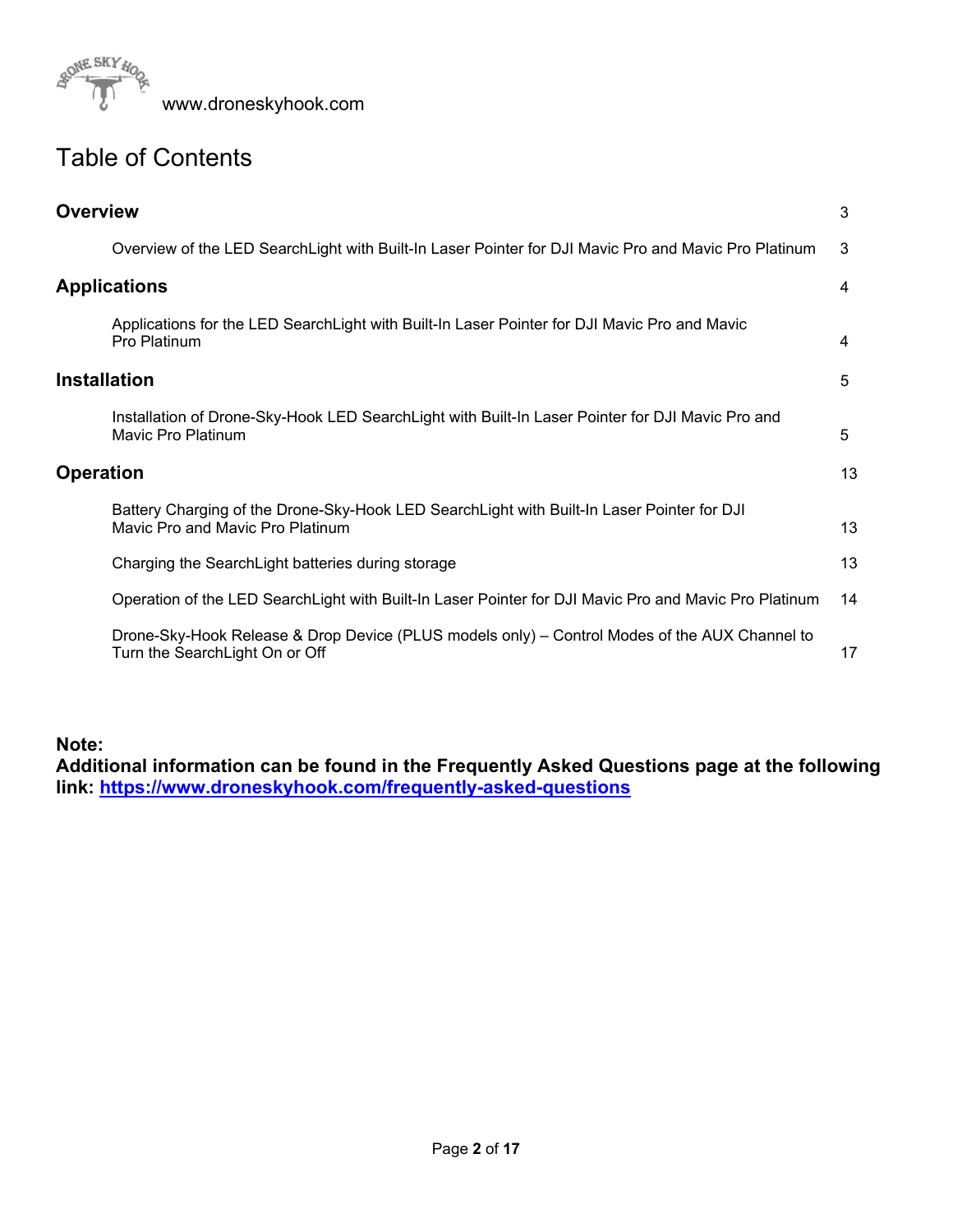

# **Overview**

## Overview of the LED SearchLight with Built-In Laser Pointer for DJI Mavic Pro and Mavic Pro Platinum

Revolutionary innovative design that perfectly fits your DJI Mavic Pro and Mavic Pro Platinum drones.

Combine the LED Searchlight with Built-In Laser Pointer with Drone-Sky-Hook Release & Drop PLUS devices to enhance your DJI Drone night flight experience and see places in a different light at night!

Multiple Searchlight ON/OFF Control modes to best suit your application:

- Simple drone rotation (Self-contained. No linkage to the drone's front LED light is required).
- Use of C1 or C2 button on the DJI drone remote controller or DJI App (Linkage to the drone's front LED light is provided).
- Manual control.

Connect-And-Fly in seconds! No modification of any kind to the drone is required! No tools needed!

Quick Mounting and Locking Systems (QMLS). Perfectly fit the DJI Mavic Pro and Mavic Pro Platinum drones.

Sensors Interference Avoidance System (SIAS). Will not interfere with the operation of the DJI Mavic Pro and Mavic Pro Platinum VPS sensors.

Unlimited operation range.

Small and light weight. Weighs only 8 oz (230 grams) . Allows you to lift additional payload.

Can be rotated to shine its bright light forward, downward in angles or straight down. Illuminate your DJI drone takeoff / landing area or other areas during your flight.

Over One hour of continuous operation on a single battery charge.

Built-in rechargeable battery and USB Charger. Can be charged from any 5V/1A mobile phone charger, USB jack on computers/Laptops or car battery.

Robust design. High quality aluminum and 3D printed lightweight ABS.

Note: Do not overload your drone with heavy or bulky payloads that it cannot safely carry.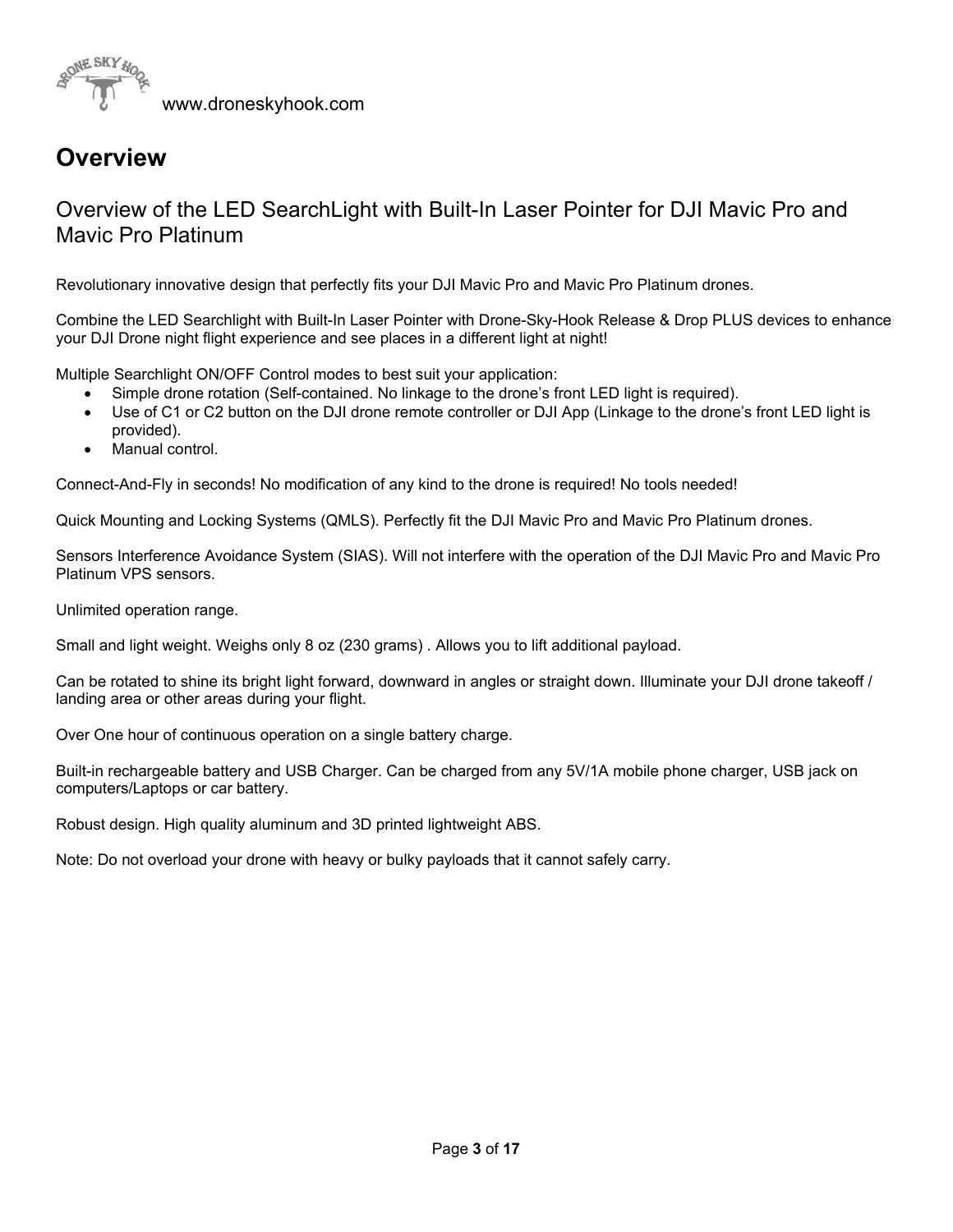

# **Applications**

#### Applications for the LED SearchLight with Built-In Laser Pointer for DJI Mavic Pro and Mavic Pro Platinum

Use the Quick Mount Drone-Sky-Hook Release & Drop PLUS combined with the LED Searchlight with Built-In Laser Pointer to mark and illuminate points of interest on the ground.

Easily spot your DJI drone at night by using the Quick Mount Drone-Sky-Hook Release & Drop PLUS combined with the LED Searchlight with Built-In Laser Pointer. Have a better view of your DJI drone's position and orientation in the air under low light conditions or total darkness. Use the Searchlight as landing light during takeoff and landing.

Fish at night with the Drone-Sky-Hook Release & Drop PLUS combined with the LED Searchlight with Built-In Laser Pointer so you can lure the fish to the light while having a better view of your DJI drone's position and orientation in the air.

Search for a lost or missing person at night using the Quick Mount Drone-Sky-Hook Release & Drop PLUS combined with the LED Searchlight with Built-In Laser Pointer. Enhance the view of your search area with this powerful searchlight that shines bright light at night on objects as far as 330 feet (100 meter) away!

Before takeoff, rotate your LED Searchlight with Built-In Laser Pointer to shine its bright light forward, downward in angles or straight down. Illuminate your DJI drone takeoff / landing area or other areas during your flight. This powerful searchlight beam illuminates objects as far as 330 feet (100 meter) away!

Drone-Sky-Hook Release & Drop PLUS devices are required to control the LED Searchlight with Built-In Laser Pointer.

Drone Sky Hook strongly recommends that you follow all laws and regulations in your area, closely check your surroundings prior to takeoff and keep away from civilians, properties, trees, buildings electric poles etc.

Drone Sky Hook shall not be responsible and assume no liability for any loss, damage or injury.

IMPORTANT NOTE: Do not overload your DJI drone with heavy or bulky payloads that it cannot safely carry.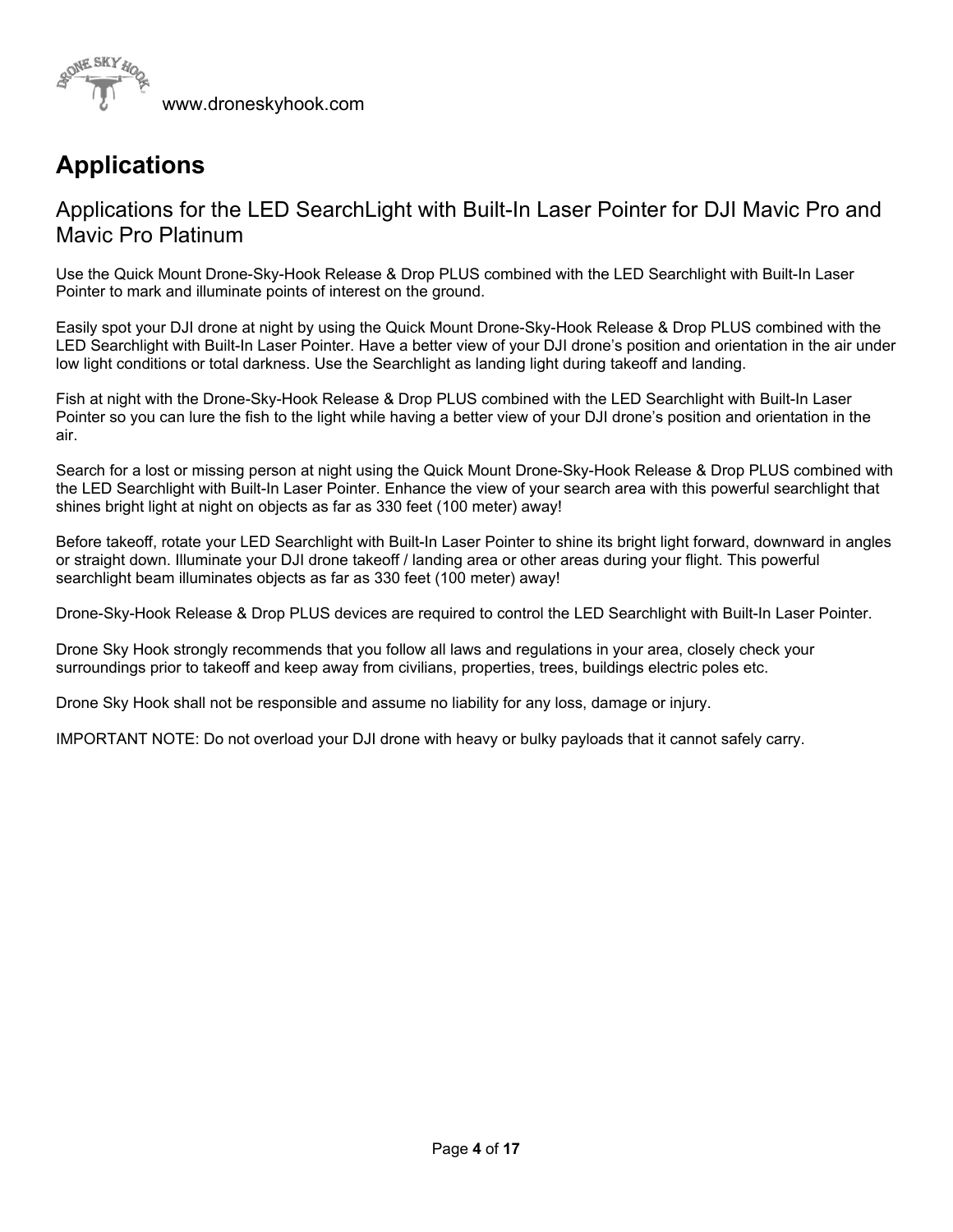

# Installation

Please click on the following links to watch the installation instructions videos: Installing the Drone-Sky-Hook LED SearchLight with Laser Pointer for DJI Mavic Pro and Mavic Pro Platinum: https://youtu.be/nOF0XaSzA5o

## Installation of Drone-Sky-Hook LED SearchLight with Built-In Laser Pointer for DJI Mavic Pro and Mavic Pro Platinum



Remove the original landing gear feet



Install the extended landing gear feet (provided)

Page **5** of **17**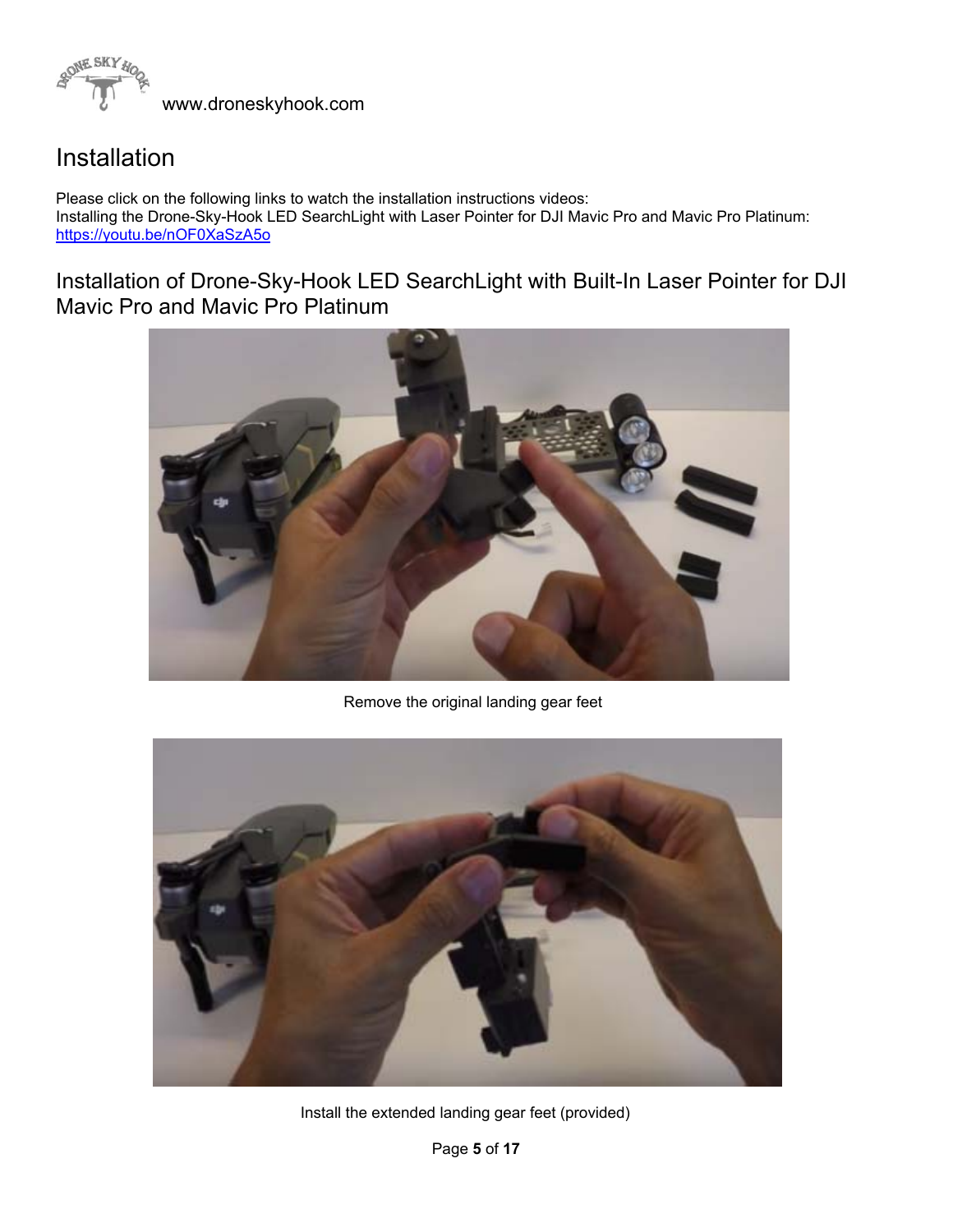



Correctly orient the Release & Drop PLUS Device with the SearchLight mounting plate as shown



Observe the correct orientation of the Release & Drop PLUS Device and insert it into the SearchLight mounting plate as shown. The Release & Drop PLUS Device should tightly fit into the existing holes and slots of the SearchLight mounting plate.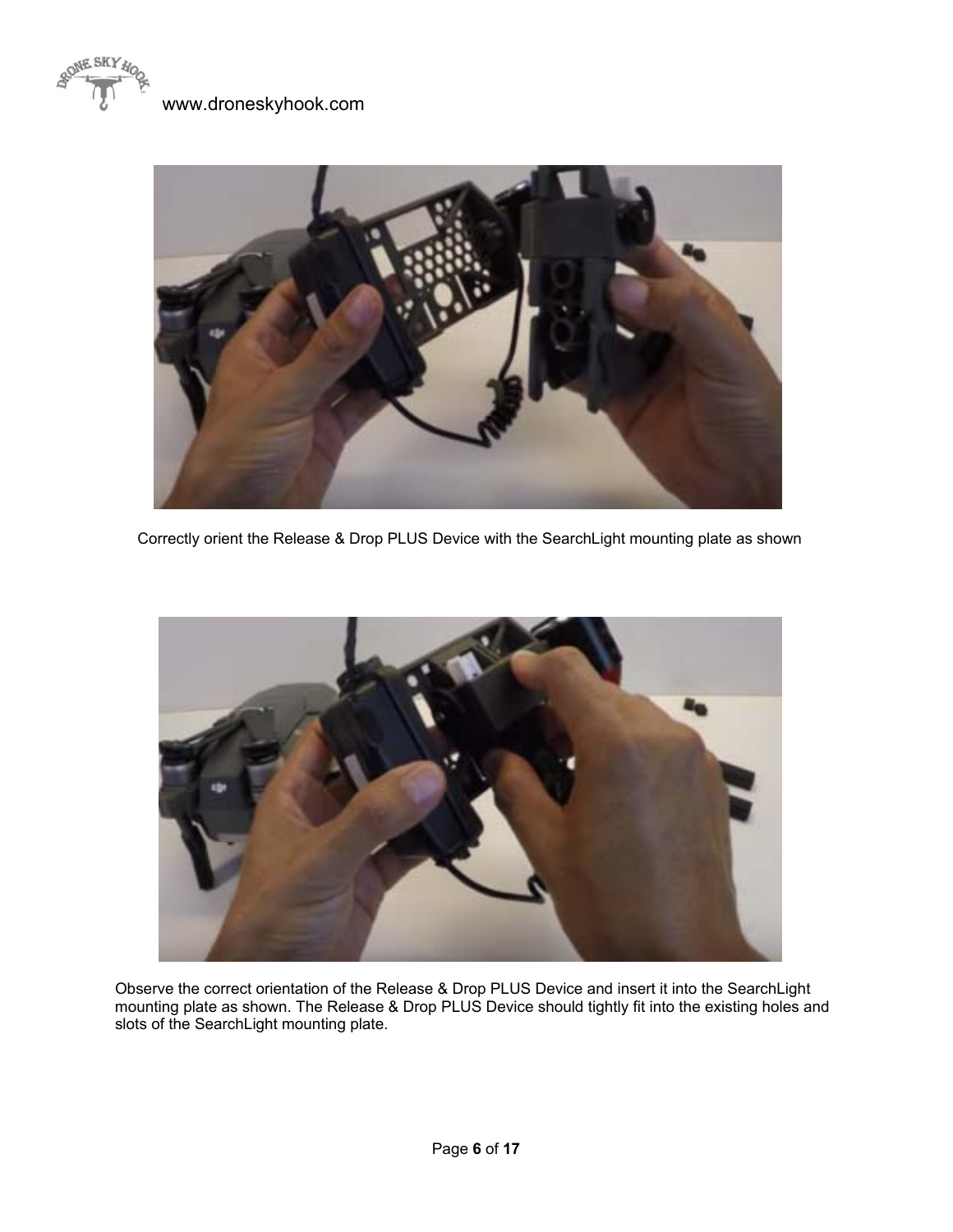



Verify the correct installation of the Release & Drop PLUS Device on the SearchLight mounting plate as shown. The Release & Drop PLUS Device should tightly fit into the existing holes and slots of the SearchLight mounting plate.



Locate the SearchLight battery plug. It is a polarized connector with a locking tab. Observe the plug's orientation and plug it into the AUX jack on the Release & Drop PLUS Device. The plug should be locked to the AUX jack.

Verify that the battery cable is away from the Drop Wheel as shown.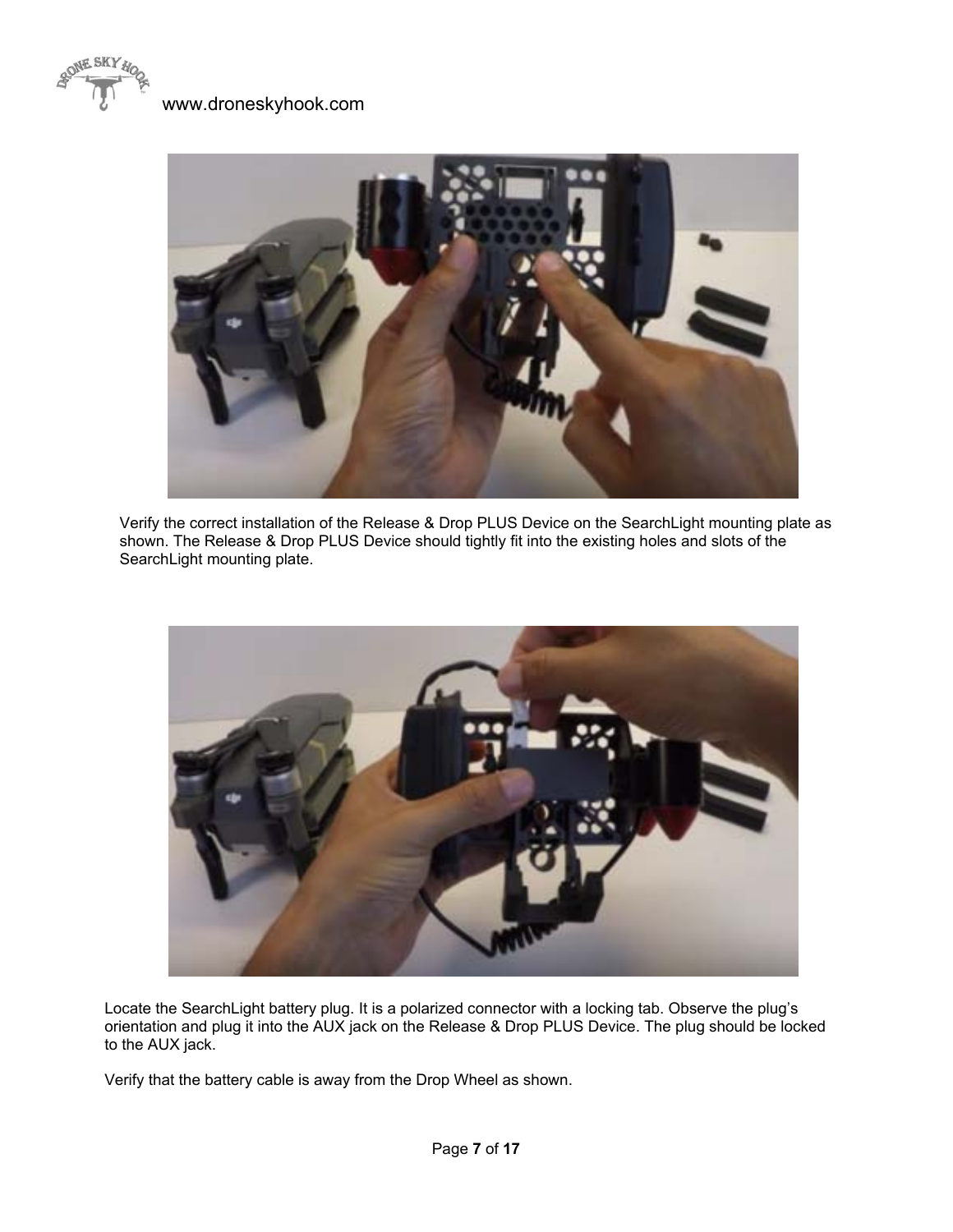



Remove the original landing gear feet that came with the Release & Drop PLUS Device

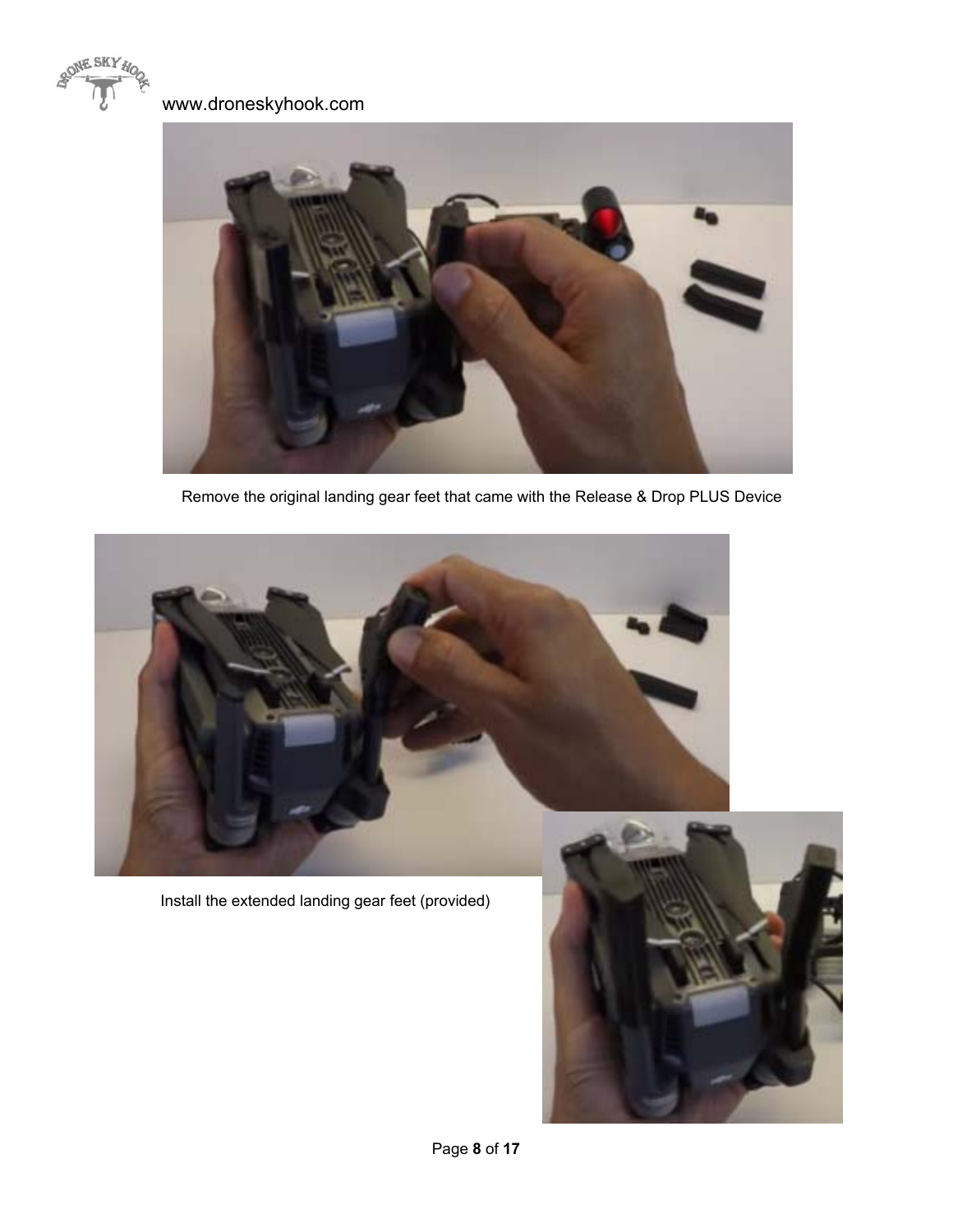



Slide the complete assembly (Release & Drop PLUS Device with the SearchLight) into the front slots of the Mavic's heatsink.



Spread the rear sides of the Release & Drop PLUS Device with your fingers and insert them into both holes of the Mavic's landing gear.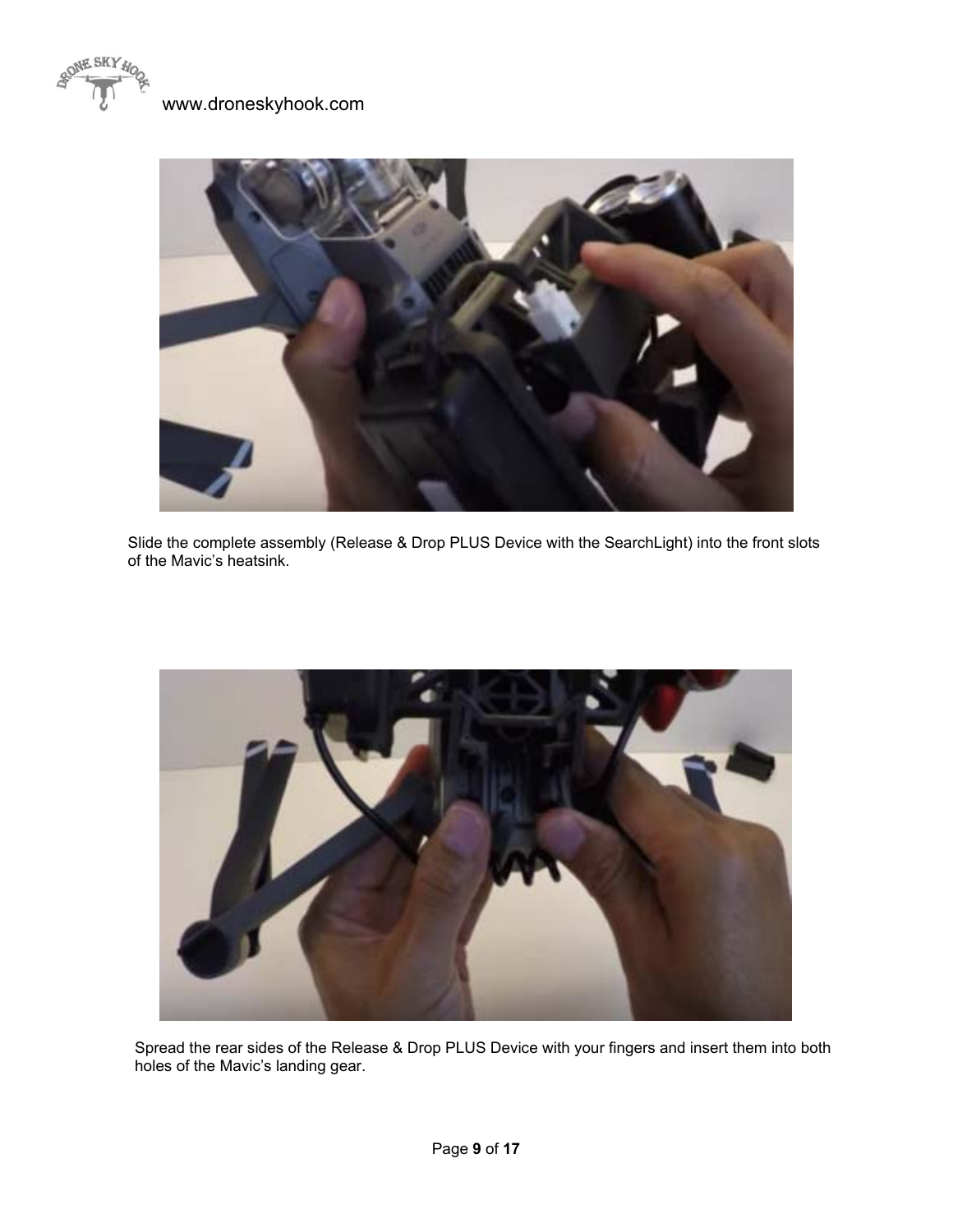



Lock down the Release & Drop PLUS Device rear rotating bracket until it locks in place



Lock down the coiled cable holder into the Release & Drop PLUS Device rear rotating bracket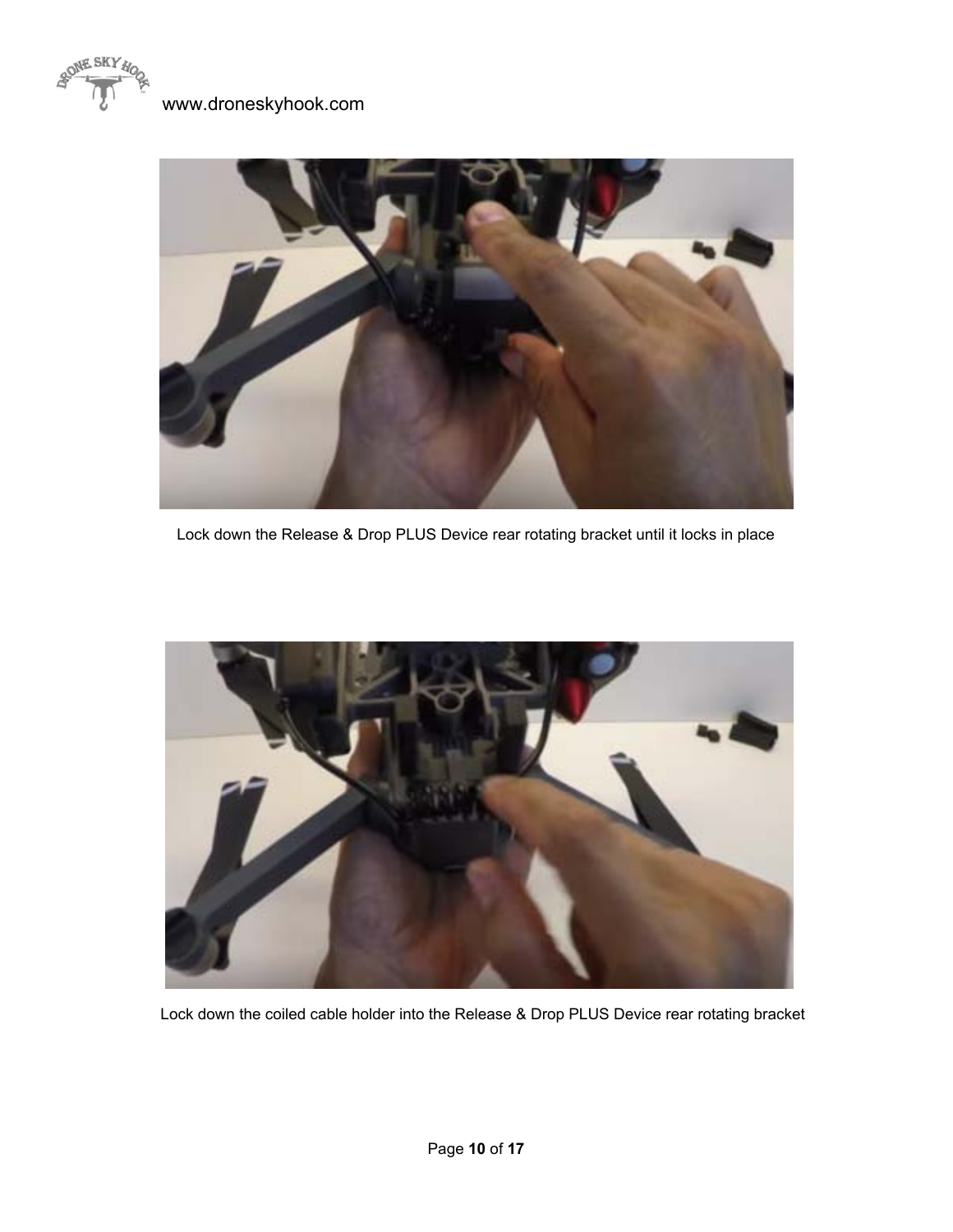



Route the Light Sensor cable under the SearchLight mounting plate and orient the cable plug towards its jack located on the Release & Drop PLUS Device.



Firmly plug the Light Sensor cable plug into its jack located on the Release & Drop PLUS Device. Verify that the plug is inserted all the way into its jack.

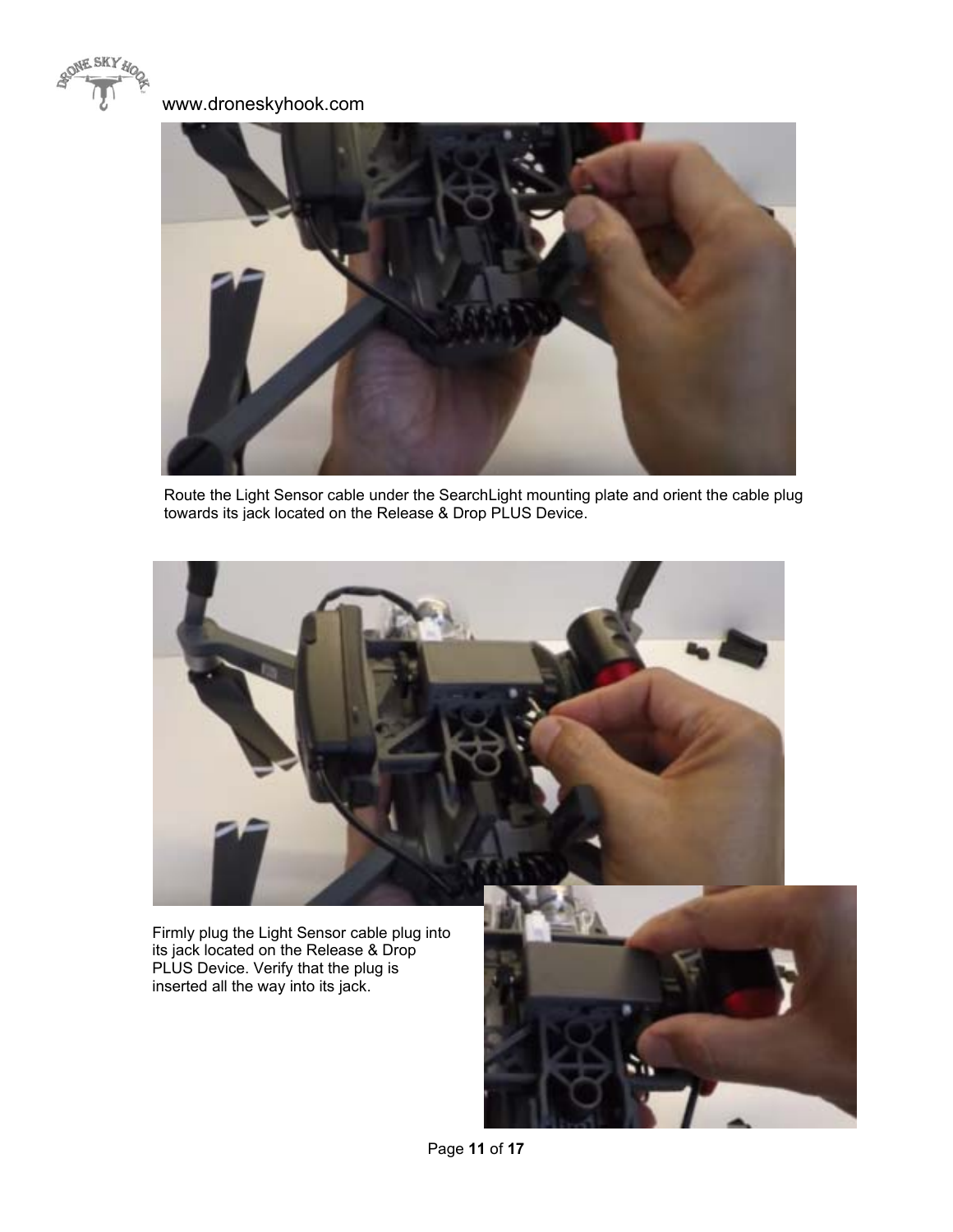

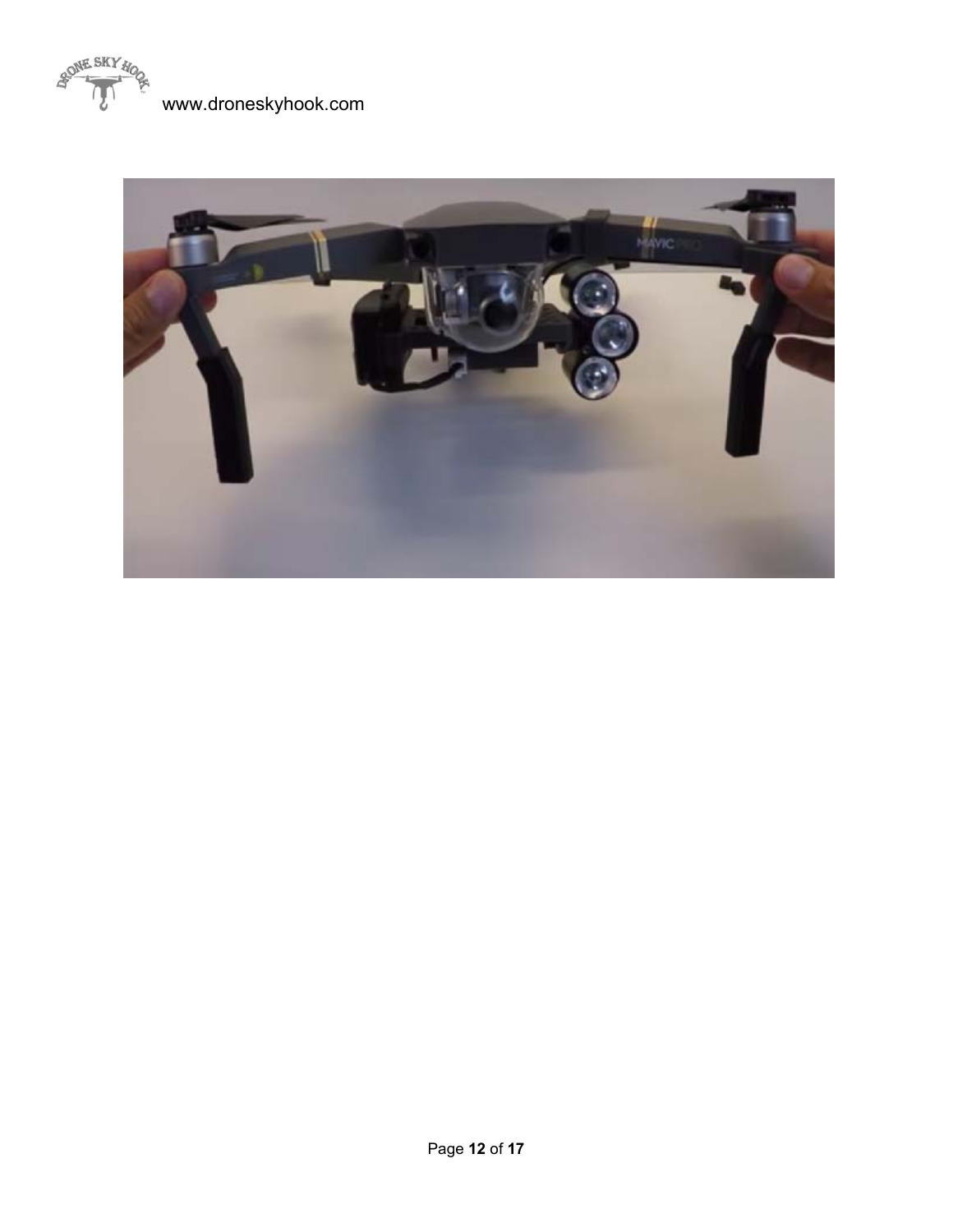

## **Operation**

#### Battery Charging of the Drone-Sky-Hook LED SearchLight with Built-In Laser Pointer for DJI Mavic Pro and Mavic Pro Platinum

# **Charging**

Plug the provided USB cable to the Searchlight batteries box. Connect the other end of this cable to a standard 5V / 1A USB charger (like a mobile phone charger or other 5V / 1A charger. The specified charger output current should be no less than 1A and no more than 2.1A).

Charge the Searchlight batteries overnight (12 hours) for maximum battery capacity. IMPORTANT: Disconnect it from the charger after 12 hours.

Do not charge the batteries when the ambient temperature is below 32 degrees Fahrenheit (0 degrees Celsius) or above 104 degrees Fahrenheit (40 degrees Celsius).

## Charging the SearchLight batteries during storage

Verify that the Searchlight is completely turned OFF and the Red light on its batteries box is OFF. This will prevent continuous battery drain due to the Searchlight's standby current.

To completely turn OFF the Searchlight and prevent continuous battery drain, verify that the AUX Channel is ON and then turn OFF the Searchlight by pressing its pushbutton multiple times until the Red light on its batteries box turns OFF.

NOTE: The Searchlight draws standby current from its batteries even when the AUX Channel is OFF. Follow this procedure to completely turn OFF the Searchlight and prevent continuous battery drain.

Charge the Searchlight batteries overnight (12 hours) every 4-6 months to maintain maximum battery capacity. IMPORTANT: Disconnect it from the charger after 12 hours.

Do not charge the batteries when the ambient temperature is below 32 degrees Fahrenheit (0 degrees Celsius) or above 104 degrees Fahrenheit (40 degrees Celsius).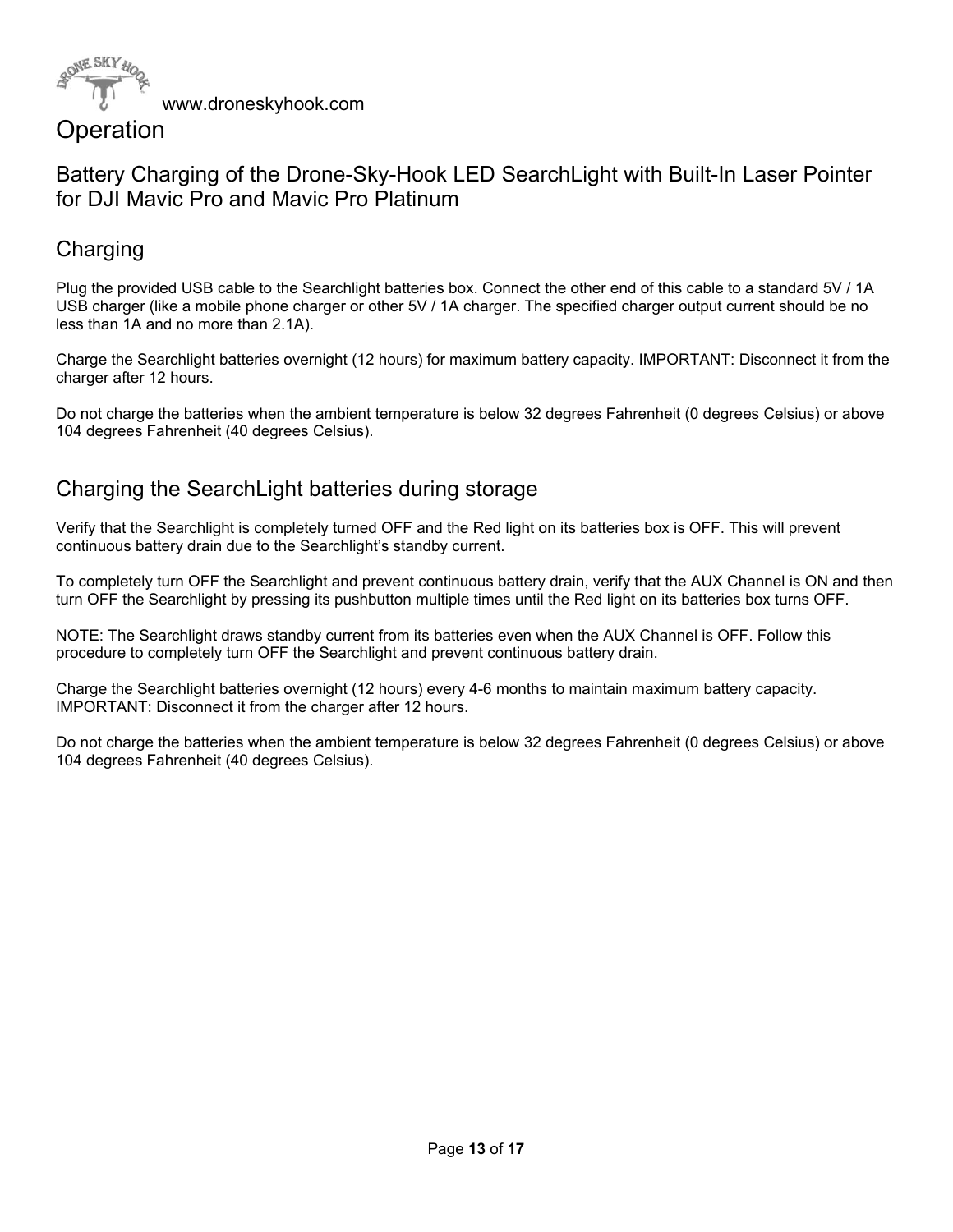

# **Operation**

Please click on the following link to watch the use of the drone Remote Controller C1/C2 button to control and set the Drop Wheel and Searchlight. These videos are applicable for Mavic Pro, Mavic Pro Platinum, Phantom 4 and Phantom 3 together with Drone Sky Hook Release & Drop PLUS models only and a SearchLight. https://youtu.be/bG4lBDKNdKE https://youtu.be/l9lDXQcLWKQ

#### Operation of the LED SearchLight with Built-In Laser Pointer for DJI Mavic Pro and Mavic Pro Platinum

Connect the Searchlight to the AUX Channel jack on the Release and Drop PLUS device.

Turn ON the AUX Channel and then select the Searchlight desired light output mode by pressing the Searchlight pushbutton multiple times.

When the Searchlight is turned ON, the Red light on its batteries box will be illuminated.

See operation video in the product support page.

At the end of the Searchlight operation you must completely turn OFF the Searchlight to prevent continuous battery drain. Verify that the AUX Channel is ON and then turn OFF the Searchlight by pressing its pushbutton multiple times until the Red light on its batteries box turns OFF.

NOTE: The Searchlight draws standby current from its batteries even when the AUX Channel is OFF. Follow this procedure to completely turn OFF the Searchlight and prevent continuous battery drain.



Press the SearchLight pushbutton to turn it On or Off and to change the SearchLight operation modes.

Press the pushbutton multiple times to select the desired operation mode or function.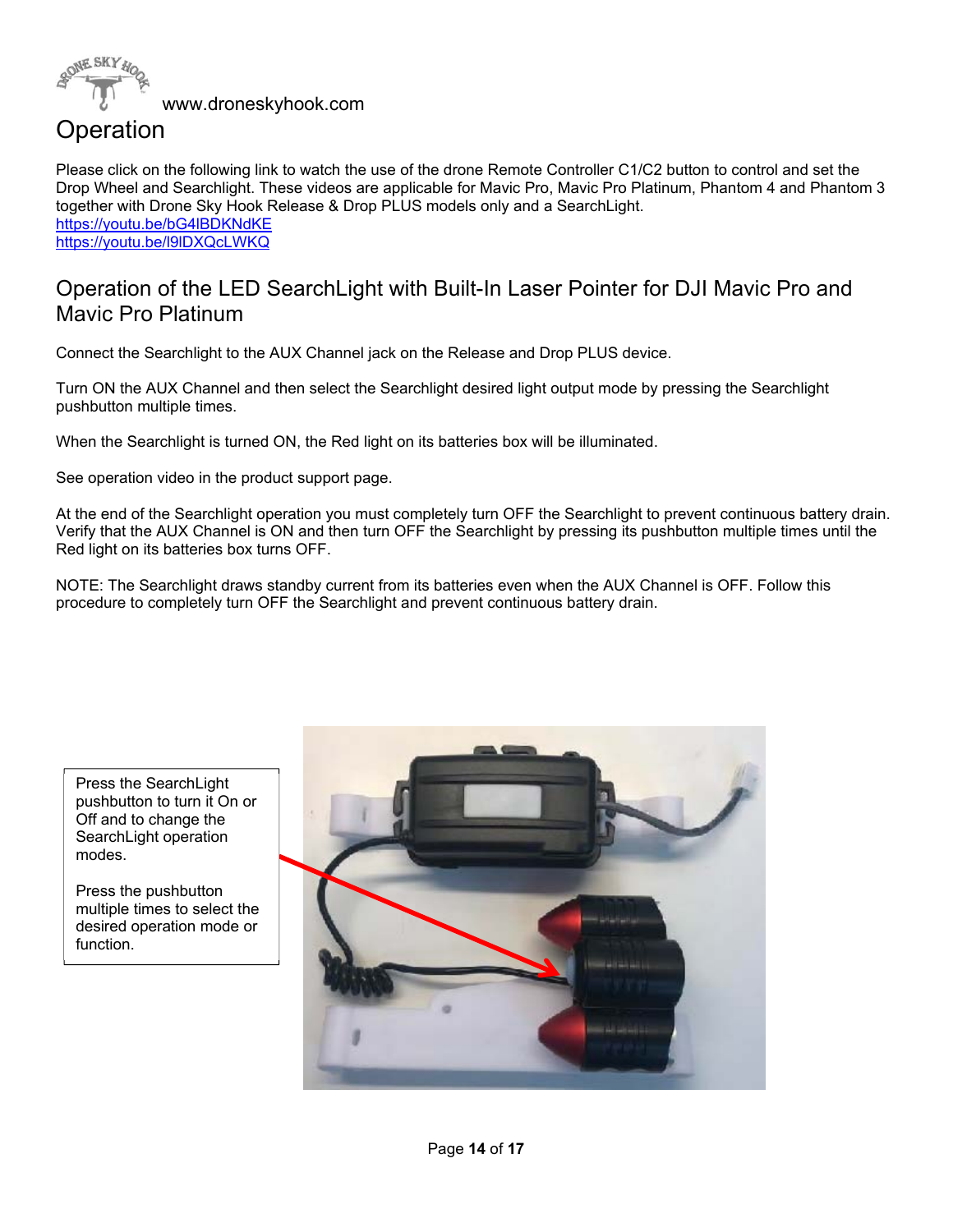





Before takeoff loosen the rotation knob, rotate your LED Searchlight to the desired angle and tighten the rotation knob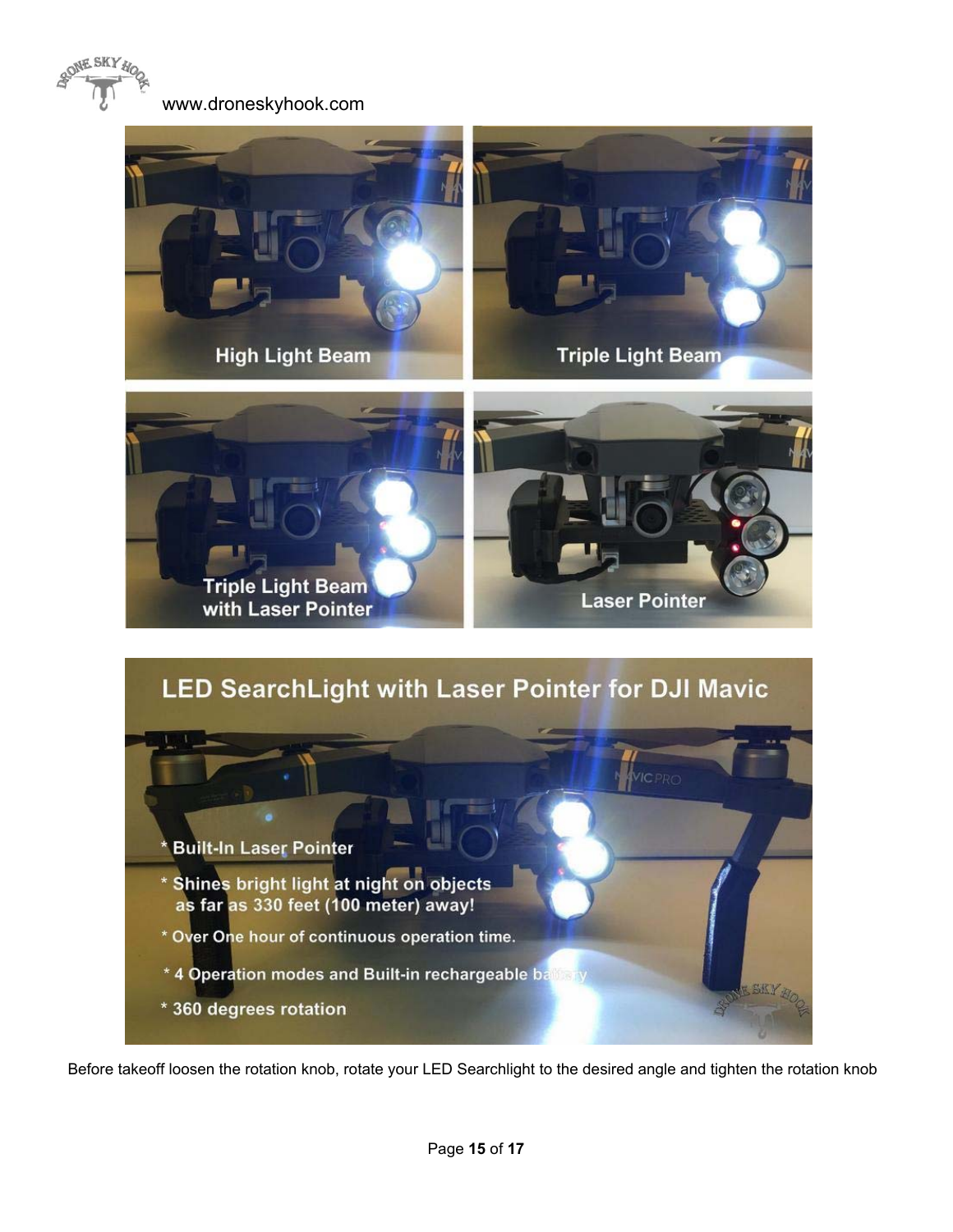